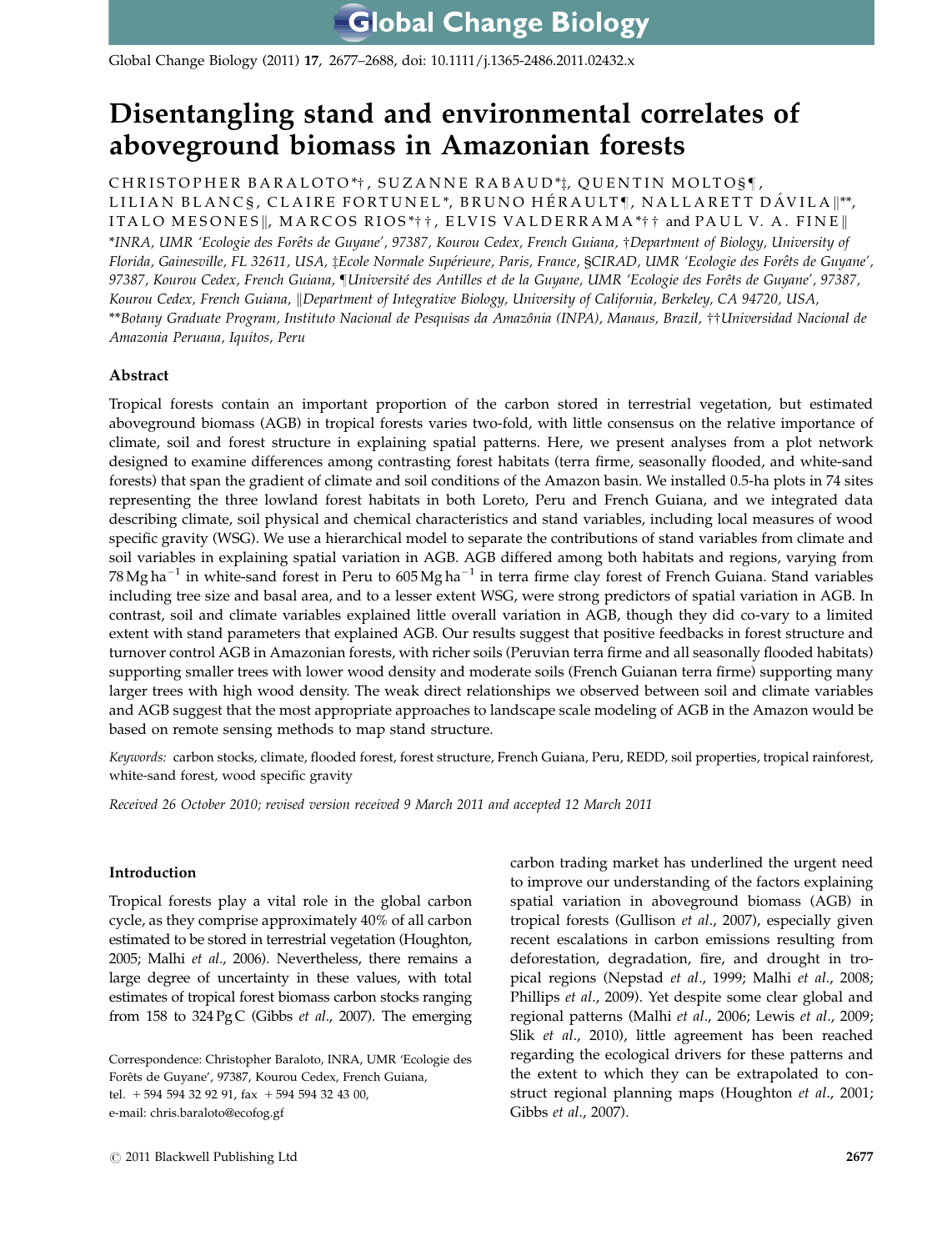| Group   | Factor                     | Effect | References                                                            |  |
|---------|----------------------------|--------|-----------------------------------------------------------------------|--|
| Climate | Total Precipitation        | $^{+}$ | Malhi <i>et al.</i> (2006); Chave <i>et al.</i> (2004)                |  |
|         | Dry season length          |        | Malhi et al. (2006); Chave et al. (2004)                              |  |
| Soil    | Topography                 | ×      | Clark & Clark (2000); Ferry et al. (2010)                             |  |
|         | Texture                    | ×      | Paoli et al. (2008); Ouesada et al. (2009)                            |  |
|         | Exchangeable bases         | ×      | Laurance et al. (1999); Quesada et al. (2009)                         |  |
|         | Labile P                   | ×      | Paoli et al. (2008); Ouesada et al. (2009)                            |  |
|         | Type                       | ×      | DeWalt & Chave (2004)                                                 |  |
| Stand   | Basal area                 | $^{+}$ | Baker et al. (2004); Malhi et al. (2006); Paoli et al. (2008)         |  |
|         | Density of large trees     | $^{+}$ | DeWalt & Chave (2004); Paoli et al. (2008); Rutishauser et al. (2010) |  |
|         | Mean Tree Height           | $^{+}$ | Chave <i>et al.</i> (2005)                                            |  |
|         | Mean Tree DBH              | $^{+}$ | Nelson <i>et al.</i> (1999); Chave <i>et al.</i> (2005)               |  |
|         | Mean Wood specific gravity | $\ast$ | Baker et al. (2004); DeWalt & Chave (2004); Stegen et al. (2009)      |  |

Table 1 A summary of climate, soil and stand factors observed to explain spatial variation in aboveground biomass in tropical forests. (' + ', positive correlation; '-', negative correlation; '\*', contrasting reports)

Three groups of explanatory factors have been proposed to explain regional spatial variation of AGB in tropical forests, but to date studies have provided little consensus in their relative contributions (Table 1). Among these, there appears to be concerted evidence for consistent relationships between AGB and rainfall, with moist, stable (short or no dry season) climates supporting the highest biomass in Panama, the Amazon, and Borneo (Chave et al., 2004; Malhi et al., 2006; Quesada et al., 2009; Slik et al., 2010).

Less accord exists among studies examining relationships between AGB of tropical forests and the physical and chemical factors of soils. Several studies have reported positive effects on AGB of soil fertility measures including total nitrogen (N), soil phosphorus, and exchangeable bases (Laurance et al., 1999; DeWalt & Chave, 2004; Paoli et al., 2008), suggesting that AGB may be limited by soil nutrient availability. However, other studies have reported lower biomass on more fertile soils, with higher turnover rates of biomass resulting in lower standing stocks (Van Schaik & Mirmanto, 1985; Quesada et al., 2009). Paoli et al. (2008) hypothesize that over large gradients in soil fertility, the true relationship with AGB may be hump-shaped, but to date this hypothesis has not been tested explicitly.

A third group of variables proposed to explain spatial patterns in AGB comprises descriptors of forest structure and composition, which we refer to as stand variables. Strong positive correlations may be expected between AGB and variables used in allometric equations, including diameter, height, and wood specific gravity (WSG) (Chave et al., 2005), in addition to metrics of stem density and basal area (Chave et al., 2004). Indeed, strong relationships between AGB and both basal area and large stem density have been found throughout several Neotropical forests (Chave et al., 2004; DeWalt & Chave, 2004; Rutishauser et al., 2010), and appear to explain the higher AGB estimates for forests of Borneo where larger trees are more frequent (Paoli et al., 2008; Slik et al., 2010). Less agreement has been found for relationships between AGB and wood density. Baker et al. (2004) suggested that the east–west gradient in AGB across Amazonia could be explained in large part by gradients of community distributions of wood density. However, Stegen et al. (2009) found no consistent relationship between AGB and wood density at different spatial scales across four Neotropical forests.

The overall lack of consensus in tests linking AGB with environmental factors may be explained by three limitations of studies to date, two of which arise in large part from the difficulty of obtaining field data from remote sites. First, few sets of plots exist for which high-quality data are available describing climate, soil properties, and stand variables including species identifications and WSG measures (but see Malhi et al., 2002, 2006). Second, even where these data exist, rarely do plot networks cover broad gradients that can disentangle covariation among climate, soil, forest structure, and other biogeographical factors such as floristic composition. For most lowland terra firme habitats, the east– west gradient in Amazonia represents a concomitant gradient of soil fertility, dry season length, forest turnover, and community wood density, rendering tests of the relative strengths of their relationships with AGB complicated, particularly in plot networks that do not provide replication of soil types across geographic gradients (e.g., Quesada et al., 2009).

Finally, to date stand variables have been treated in the same manner as other environmental descriptors, despite the fact that they are directly or indirectly linked with the allometric calculation of AGB. Therefore, we suggest the most appropriate framework to understanding processes explaining spatial patterns in AGB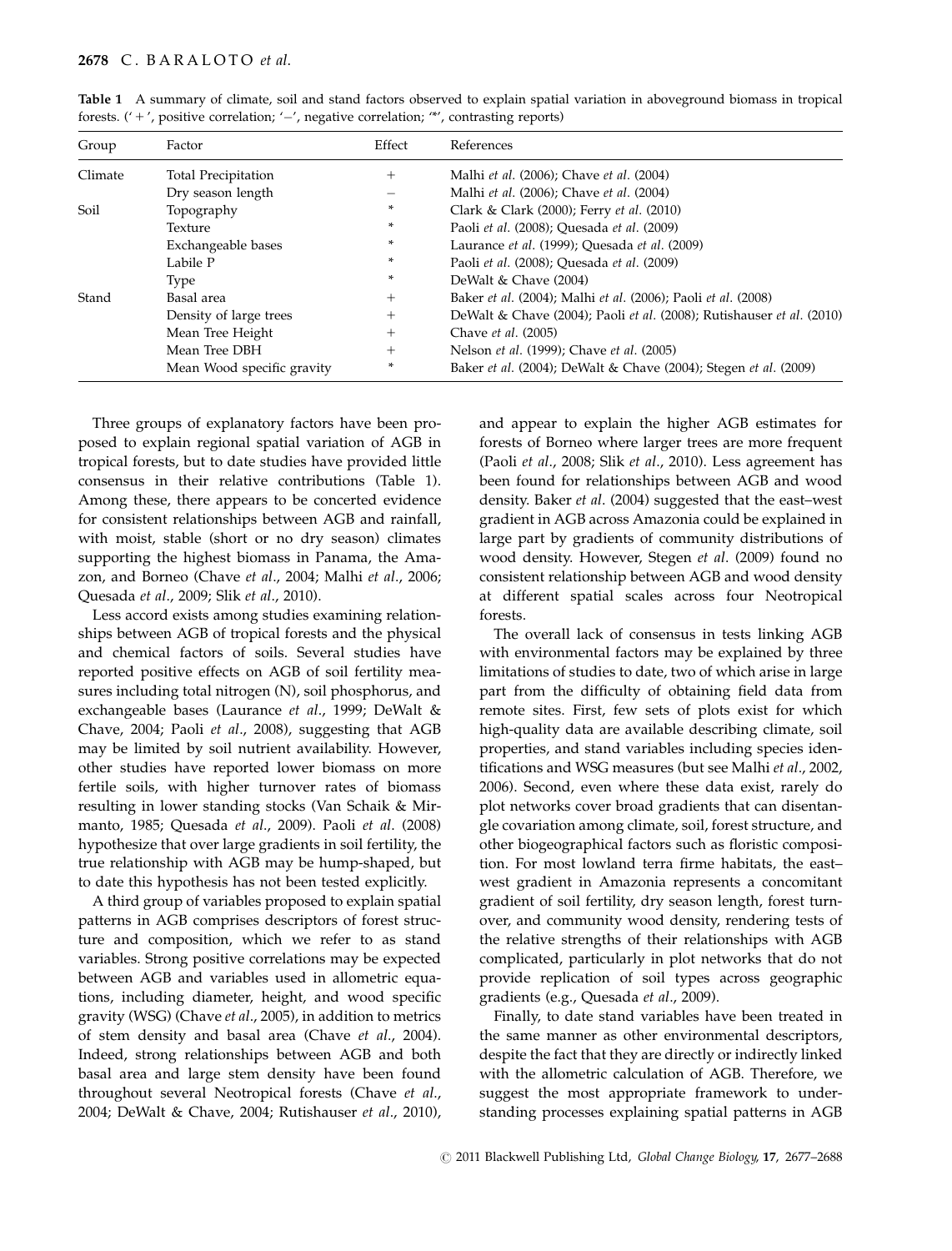

Fig. 1 A conceptual framework for studying the relationships between aboveground biomass (AGB) and stand and environmental descriptors. Previous studies have not addressed the hierarchical nature of these relationships, which results from the direct relationship between stand variables integrated into allometric relationships with AGB.

is hierarchical (Fig. 1). Higher AGB can only be achieved by increases in some stand variable, so this is the necessary first level of any analysis. The key questions then become the extent to which climate and soil explain spatial variation in AGB and the extent to which they explain stand factors which in turn explain spatial patterns in AGB. The response to these questions has important practical implications for how resources should be invested to map AGB at regional scales. If climate and/or soil are significantly correlated with either AGB or the variation in stand structure that explains AGB, then spatial interpolation of these data could be used to map AGB; if they are not, then it would be more appropriate to invest resources in remote sensing methods to map stand structure without integrating environmental data.

In this paper, we evaluate relationships between AGB and climate, soil and stand variables using a new plot network we established across strong climate and soil fertility gradients in two geographic regions of South America. We compile data from 74 plots in Loreto, Peru, and French Guiana that represent the three major lowland rain forest habitat types with contrasting edaphic environments. These three habitats are among the most common habitats in lowland Amazonia, and each has a distinctive flora (Wittman et al., 2006; Fine et al., 2010). First, terra firme forests on clay-rich soils are typical of most published studies. Here we include relatively nutrient rich and clay-dominated soils from the Pebas formation in Peru (Hoorn, 1993) in addition to brown sandy soils from Pleistocene river terraces found in Peru (Hoorn, 1993, 1994) and similar sand–silt–clay mixtures from French Guiana (ter Steege, 2000). Second, seasonally flooded forests include stands in which the water table is never observed to descend below 60 cm depth and remains at the soil surface for at least two

consecutive months each year (Baraloto et al., 2007; Ferry et al., 2010). In Peru, these include floodplain forests that are inundated during periods of heavy rains (Prance, 1979). Third, white-sand forests are characterized by soils with high proportions of sand and little organic material below the surface horizons. They include forests derived from podzols in Peru (Fine et al., 2005; Fine et al., 2010) and French Guiana (Baraloto et al., 2005) as well as quartzites and weathered granite on the margin of inselbergs in French Guiana. This dataset is unique in its experimental design and its quality of data available for climate, soil and stand descriptors, to address the extent to which environment vs. biogeography contribute to spatial patterns of AGB in tropical forests. We use this design to answer three questions.

- 1. How does AGB vary among habitats, and are these patterns consistent across different geographic regions?
- 2. Are the relationships between AGB and climate, soil and stand descriptors consistent among habitats and geographic regions?
- 3. What are the relative contributions of stand and environmental descriptors in explaining spatial patterns of AGB?

## Materials and methods

## Sampling design

From 2008 to 2010, we sampled 74 stands (forested areas of ca. 20 ha) representing extremes of geographic and environmental gradients, with multiple replicates of the three broad habitat classes described above. Within each geographic region, we selected multiple zones (areas of several thousand hectares, separated by at least 50 km), within which stands corresponding to all three habitats were found (Fig. 2). In Loreto, Peru these included the Allpahuayo-Mishana Reserve in the north, the Jenaro Herrera Center of Investigation and the Matsés Reserved Zone in the south, and the Morona river basin in the west; in French Guiana these included the Laussat Conservation Area in the northwest, the Trinité Reserve in the southwest, the Nouragues Reserve in the southeast, and the Petite Montagne Tortue Conservation Area in the northeast. At each site we established two to six sample plots within different forest stands corresponding to each habitat, with at least 500 m between any two plots. All stands represent lowland forest  $(<500$  m a.m.s.l.) with mature forest subject to natural gapphase dynamics.

Our plot sample method represents a further modification of the Phillips et al. (2003) modified Gentry plots, which we designed to improve AGB estimates. The protocol aggregates ten  $10 \times 50$  m transects within a 2 ha area (for full details, see Appendix S1). This modified 0.5-ha Gentry plot captures a gap and mature phase mosaic well and reduces the risk of sampling bias of a particular phase. Plot sites were placed following substantial prospection in zones selected from topographic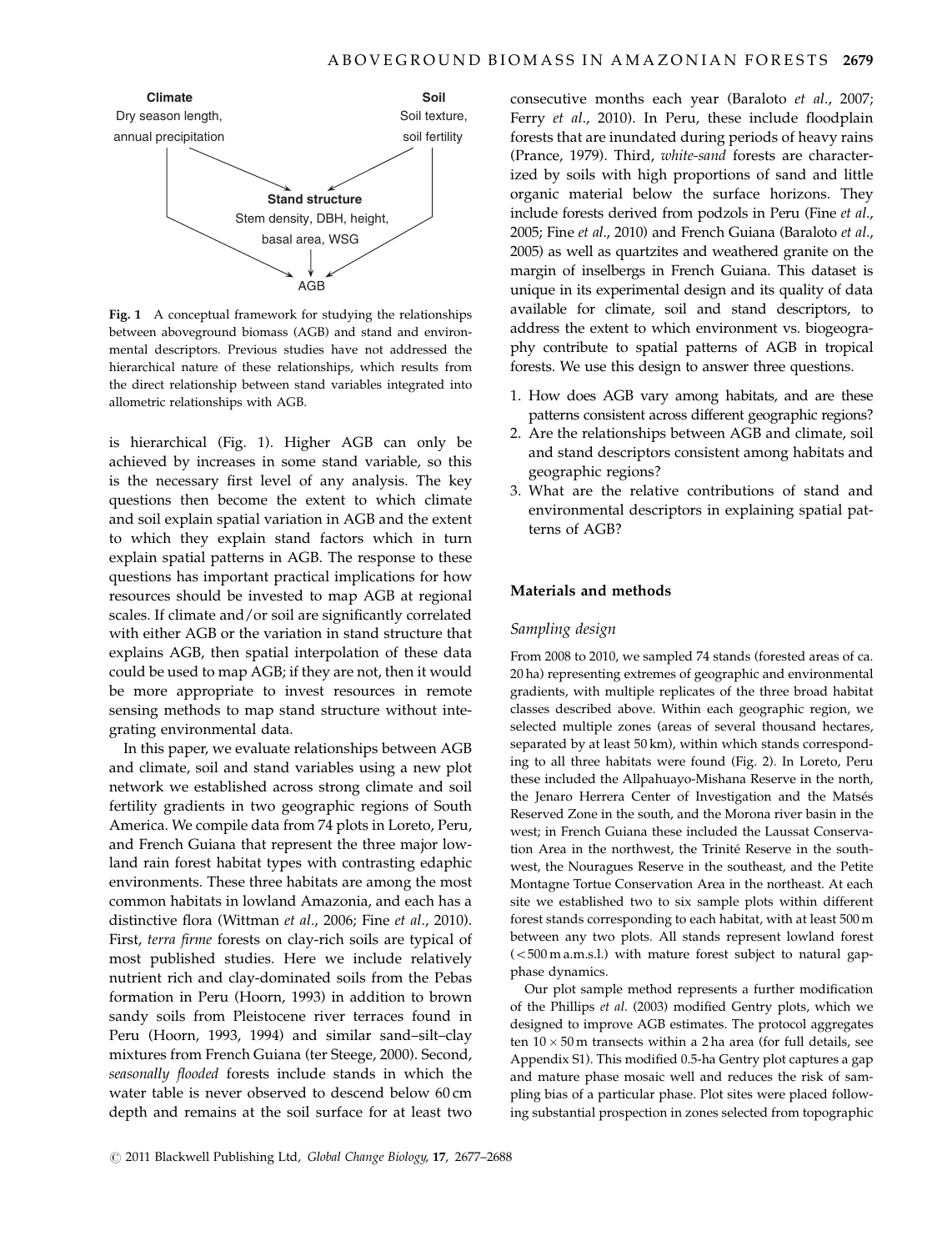

Fig. 2 Map of the Amazon region with major watersheds, illustrating zones where plots were established in Loreto, Peru and French Guiana. Within each of the seven highlighted zones, two to six plots were established in each of three lowland habitat types – seasonally flooded, terra firme clay, or white sand.

maps and satellite imagery where available. The  $200 \times 100$  m plot perimeter was established to be as representative as possible of the surrounding area (ca. 10–20 ha). UTM coordinates of plots are available upon request.

Links between field and remote sensing estimates of AGB can require slope correction of field estimates to a horizontal plane (Clark & Clark, 2000). We did not correct for slope to create plots with horizontal projection equivalent to 0.5 ha, instead choosing to sample an actual field surface of 0.5 ha. We did, however, measure slope variation among transects using a hand-held clinometer. In all but four of the plots this slope was negligible  $(<5^{\circ})$ . In four plots of quartzite white sand in French Guiana, slope values varied between  $15^{\circ}$  and  $27^{\circ}$ .

Within each plot, each stem was mapped and its circumference measured to a precision of 2 mm at 1.3 m height (DBH). For stems with irregular trunks or buttresses, circumference was measured (and the point of measure marked with paint) by climbing above irregularities. Tree height was estimated visually by at least two trained persons to arrive at consensus. Visual estimation by members of our crew has been found to provide similar estimates as estimation by laser rangefinders (Figure S1).

Herbarium vouchers were collected for at least one individual of each putative morpho-species in each plot, with all other individuals referenced to this voucher. Taxonomic determinations are still underway; data presented in this paper include determinations to the family level for 99.8% of stems, to the genus level for 94.6% of stems, to sorted morphospecies for 87.2% of stems, and matches to described species for 65.2% of stems.

## Environmental variables

We calculated climatic indices using data from Météo-France in French Guiana and from the IIAP (Instituto de Investigacion de Amazonia Peruana) in Peru, in the meteorological stations nearest to each plot. In cases where weather stations were not located within 10 km of our plots, we used the mean values from any weather stations within a 50 km radius of the plot. The maximum period for which comparable data was available for all sites corresponds to the period from 1998 to 2008.

Two climatic indexes were compiled: a mean annual rainfall (hereafter 'Rain') and a dry season index (DSI). Rain was calculated as a calendar-year average. The DSI from these datasets could be calculated based on daily measurements over 11 years: we therefore calculated dry season length as the maximum number of consecutive days in each calendar year receivin $g$ <10 mm of precipitation. We report DSI as the mean value over the 11 years for which data was available from all sites.

Bulked 0–15 cm depth soil cores from each of the 10 subplots were collected and combined into a single 500 g sample that was dried at  $25^{\circ}$ C to constant mass, sieved to 2 mm, and shipped within 3 months for physical and chemical analyses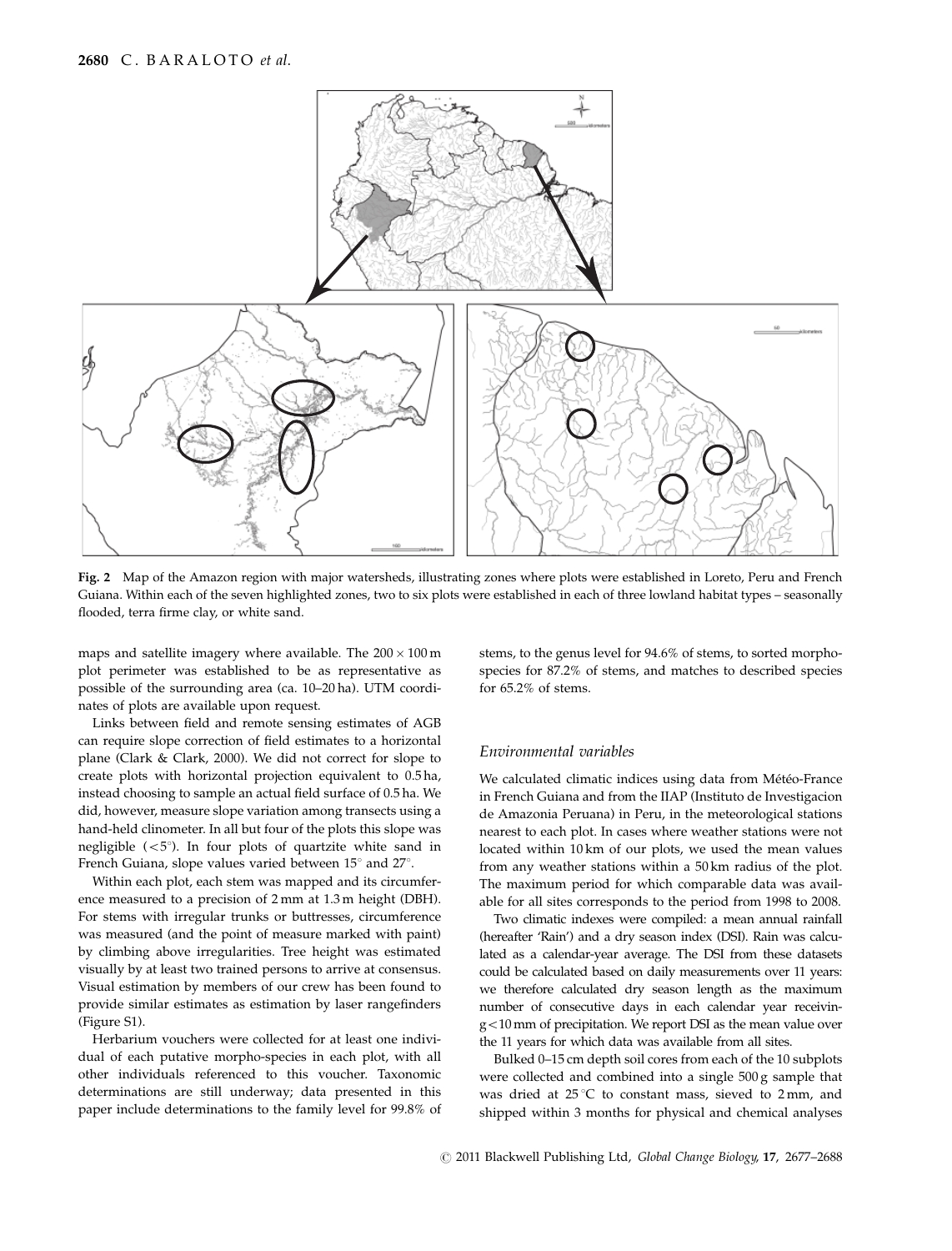(Table 2) at the University of California, Davis DANR laboratory (for full details on laboratory protocols, see Appendix S1).

#### Estimating AGB

WSG varies widely within and among both species and sites (Patiño et al., 2009), and error associated with WSG estimation can introduce substantial bias into AGB calculations (Sarmiento et al., 2011). To avoid sampling error that can result from regional database compilation (Baraloto et al., 2010b), we measured wood density directly on at least one individual of each species in each plot from the plot network (see Appendix S1 for full details).

We estimated the AGB of smaller trees with diameter at 1.3 m from the ground (DBH) between 2.5 and 10 cm, including palms, from a single equation modified from the model devised by Hughes et al. (1999) for a moist tropical forest of South Mexico (Chave et al., 2004):

$$
AGB = \frac{\textit{WSG} \times e^{(-1.9703 + 2.1166 \times \log(\textit{DBH}))}}{\textit{WSG}}.
$$

We estimated the AGB in trees with  $DBH > 10$  cm, including palms, using allometric formulas that integrate WSG (in  $g cm<sup>3</sup>$ ), tree height (H, in m) and DBH (in cm) (Chave et al., 2005) :

$$
AGB = 0.0509 \times WSG \times DBH^2 \times H.
$$

We also calculated AGB for trees with  $DBH > 10$  cm using an allometry where height was not integrated, to evaluate any bias that might be introduced in our estimation of height and choice of allometry (Chave et al., 2005) :

$$
AGB = WSG
$$

 $\times e^{(-1.499+2.148\times \log(DBH)+0.207\times \log(DBH)^2-0.0281\times \log(DBH)^3)}$ .

Estimates using the allometry without height were always greater than those that included the height measure, and the bias was greatest in plots with higher AGB (Figure S1). We chose to present AGB values including height for the remainder of analyses in this study.

To permit eventual comparisons with other studies, we corrected all values to a projected horizontal surface area based on clinometers measures of slope in each plot, and we extrapolated AGB to a per-hectare basis.

# Stand variables

We defined seven stand variables describing forest structure that have been linked to spatial variation in AGB (Table 1). Principal among these are basal area, mean WSG by plot, mean DBH by plot, and mean height by plot. We also included stem density in three size classes: number of stems DBH between 2.5 and 10 cm; number of stems DBH between 10 and 30 cm, and number of stems with  $DBH > 30$  cm.

#### Data analysis

To study the broad patterns of regional and local variation of AGB, two-way ANOVA was used to test for AGB differences

Table 2 Environmental and geographic variables represented by the 74 0.5-ha plots in Peru and French Guiana

| Group   | Variable                                                        | Abbreviation    | Mean  | Min.  | Max.  |
|---------|-----------------------------------------------------------------|-----------------|-------|-------|-------|
| Climate | Rainfall $(mm yr^{-1})$                                         | Rain            | 2923  | 2471  | 4421  |
|         | Dry Season Index (days)                                         | <b>DSI</b>      | 22.3  | 15    | 36.8  |
| Soil    | $N(\%)$                                                         | N               | 0.17  | 0.02  | 0.76  |
|         | $C(\%)$                                                         | $\mathsf{C}$    | 2.34  | 0.51  | 13.62 |
|         | Carbon: nitrogen                                                | <b>CN</b>       | 15.1  | 1.94  | 28.7  |
|         | $NO3-N$ (ppm)                                                   | NO <sub>3</sub> | 6.5   | 0.05  | 55.2  |
|         | Olsen P (ppm)                                                   | $\mathbf{P}$    | 4.6   | 0.05  | 28.6  |
|         | K (mEq/100 g)                                                   | K               | 0.09  | 0.01  | 0.32  |
|         | Na $(mEq/100 g)$                                                | Na              | 0.05  | 0.01  | 0.21  |
|         | Ca $(mEq/100 g)$                                                | Ca              | 1.24  | 0.01  | 19.06 |
|         | Mg $(mEq/100 g)$                                                | Mg              | 0.44  | 0.02  | 3.72  |
|         | Sand $(\%)$                                                     | Sand            | 58.4  | 5.0   | 99.0  |
|         | Silt $(\%)$                                                     | Silt            | 18.9  | 1.0   | 60.0  |
|         | Clay $(\%)$                                                     | Clay            | 22.7  | 0.4   | 69.0  |
| Stand   | Basal Area ( $>$ 2.5 cm DBH) (m <sup>2</sup> ha <sup>-1</sup> ) | BA              | 33.0  | 20.1  | 56.3  |
|         | Stems 2.5–10 cm DBH $(ha^{-1})$                                 | Stems2.5.10     | 2149  | 780   | 5760  |
|         | Stems $10-30$ cm DBH (ha <sup>-1</sup> )                        | Stems10.30      | 583   | 284   | 1376  |
|         | Stems > 30 cm DBH $(ha^{-1})$                                   | Stems.sup30     | 89    | 12    | 188   |
|         | Plot mean WSG                                                   | <b>WSG</b>      | 0.64  | 0.51  | 0.76  |
|         | Plot mean Height (m)                                            | Height          | 13.4  | 8.9   | 17.5  |
|         | Plot mean DBH (cm)                                              | <b>DBH</b>      | 14.5  | 6.4   | 22.8  |
| AGB     | AGB Stems > 10 cm DBH ( $Mg$ ha <sup>-1</sup> )                 | AGBsup10        | 289.1 | 78.6  | 604.9 |
|         | AGB Stems 2.5–10 cm DBH $(Mg ha^{-1})$                          | AGB 2.5.10      | 10.4  | 4.4   | 27.7  |
|         | AGB Total $(Mg ha^{-1})$                                        | AGB             | 299.5 | 105.5 | 614.8 |

r 2011 Blackwell Publishing Ltd, Global Change Biology, 17, 2677–2688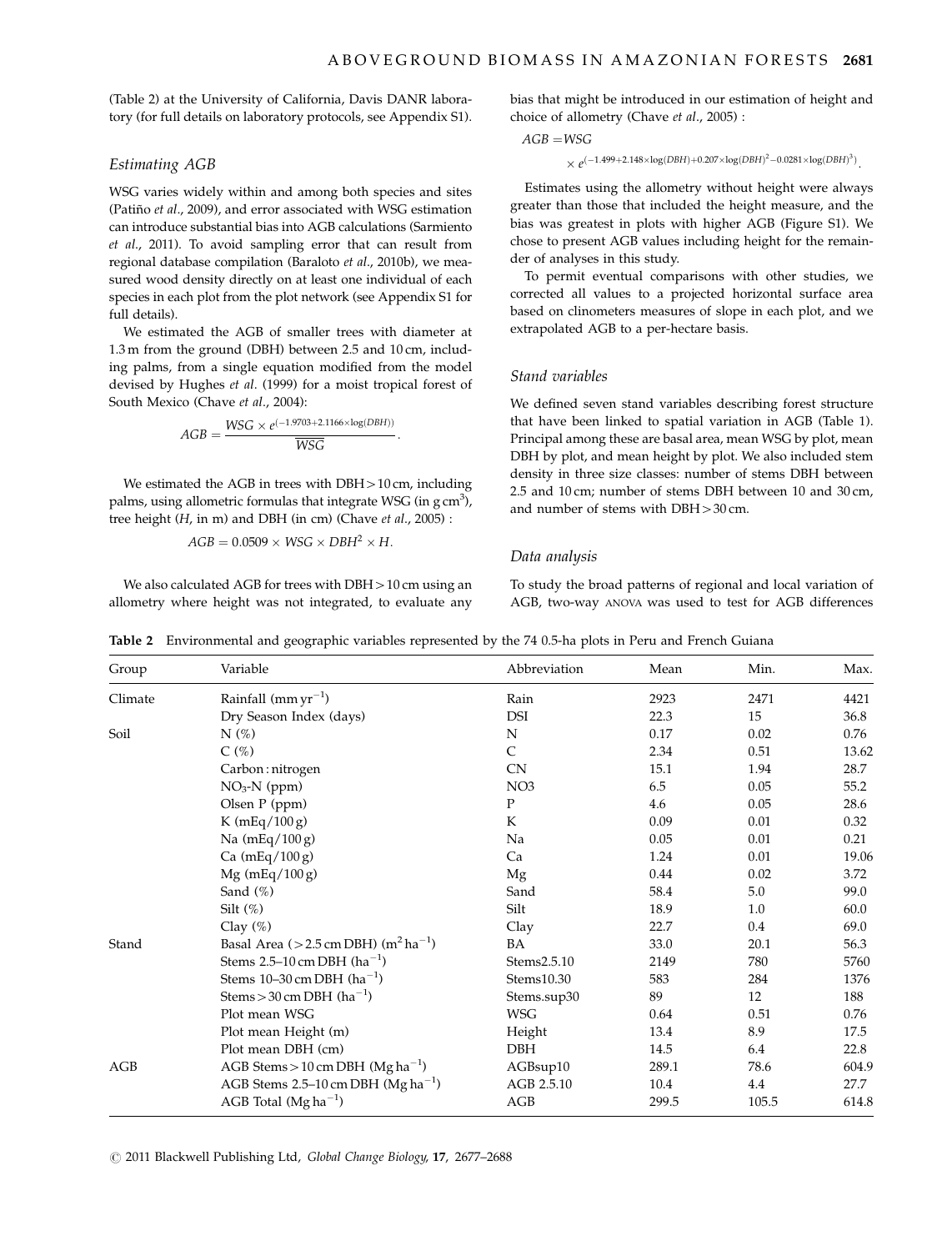among geographic regions  $(n = 2)$  and habitats  $(n = 3)$ , with Tukey post-hoc tests to compare group means.

We then investigated the relationships between each environmental variables and AGB in two steps. First, we used multiple factor analysis (MFA; Le et al., 2008) to get an overview of the plots and the variables describing them. MFA is a multivariate ordination method, similar to principal component analysis (PCA), which builds axes of highest variance for different groups of variables (e.g., Baraloto et al., 2010a). The advantage of MFA is that variables are separated into groups each of which is given equal weight in the analysis. In our study, this permitted us to separate stand variables that are clearly related to AGB. In addition, the relative contribution of groups with large numbers of variables is not exaggerated, as would be the case here for soil variables. Finally, MFA allows us to place groups of variables as illustrative to explore their relationships in the ordination without influencing the ordination; here, we placed the AGB group as illustrative. These analyses were conducted using the R language and environment for statistical computing version 2.11.1 (R Core Development Team, 2009), with MFA analyses using the package FACTOMINER (Le et al., 2008).

We used results from the MFA to choose representative variables that represent the largest proportion of orthogonal variation in the dataset. We then employed these variables in two successive modeling approaches to examine the extent to which climate and soil explain spatial variation in stand factors, which in turn explain spatial patterns in AGB. We chose three variables describing stand structure [basal area (BA), stand mean DBH (DBH), and community-weighted mean WSG]; two variables describing climate [DSI and annual precipitation (Rain)]; and three variables describing soil properties [sand content (Sand), nitrate concentration  $(NO<sub>3</sub>)$  and Olsen-phosphorus concentration (P)].

We first used variance partitioning by means of partial linear regression (Legendre & Legendre, 1998) to examine covariation in the relative contributions of stand, climate and soil variables on AGB. From this, it appears that stand variables alone explain more than 90% of variance, but part of this variance was shared with soil and climate factors. This led us to estimate the importance of soil and climate variables in predicting the forest structure descriptors which, in turn, predict the AGB (Fig. 1). We constrained the stand descriptors to be linear combinations of soil and climate variables, and we used a hierarchical modeling framework to write and infer the following model:

$$
AGB_p = a_0 + a_1 \times \widehat{BA_p} + a_2 \times \widehat{DBH}_p + a_2 \times \widehat{WSG}_p + \varepsilon_{a_p}
$$

with  $\varepsilon_a \sim N(0,\sigma_a^2)$  and where (i) AGB is the above-ground biomass of plot  $p$ , (ii)  $a_i$  are the model coefficients and (iii) BA, DBH, WSG are, respectively, the predicted values of BA, DBH, and WSG using:

$$
X_p = \beta_0 + \beta_1 \times DSI_p + \beta_2 \times Rain_p + \beta_3 \times NO_{3_p}
$$
  

$$
\beta_4 \times P_p + \beta_5 \times Sand_p + \varepsilon_{b_p},
$$

with  $\varepsilon_b \sim \text{N}(0,\sigma_b^2)$  and where (i) X was calculated as BA, DBH or WSG data of plot  $p$  and (ii)  $\beta_i$  are the model coefficients.

Parameter prior distributions were chosen to be noninformative, so that parameter estimations were driven much by the data and less by the specified prior distributions:

$$
a_i \sim N(0, 10^6) \beta_i \sim N(0, 10^6)
$$
, and  $\sigma_i \sim \text{Gamma}(0.01, 0.01)$ .

Markov chain Monte Carlo simulations were performed and Gibbs sampling (Geman & Geman, 1984) was completed in WINBUGS 1.4 (Lunn et al., 2000). For each model, the parameter posterior densities were obtained with 50 000 iterations after a burning step (10 000 iterations).

## Results

#### Geographic and environmental variability of AGB

The 74 plots in our network represent a large proportion of the breadth of variation in climate and soil physical and chemical factors that has been reported for lowland forests across Amazonia (Quesada et al., 2009). The different regional zones represent a two-fold gradient in annual precipitation and dry season length, which varies from nearly aseasonal forests in Loreto, Peru (16 consecutive days  $\langle 10 \text{ mm} \rangle$  to highly seasonal forests in eastern French Guiana (more than  $35 \text{ days} < 10 \text{ mm}$ ) (Table 2). Together, these sites represent three broad classes of climate – (i) moderate precipitation  $( $\sim 2700 \text{ mm yr}^{-1}$ ) with short dry seasons ( $<17 \text{ days}$ )$ (all Peru sites); (ii) moderate precipitation  $($   $\sim$  2500 mm yr<sup>-1</sup>) with long dry seasons (25-36 days) (western French Guiana); and (iii) high precipitation  $($  > 3500 mm yr<sup>-1</sup>) with moderate dry seasons (  $\sim$  24 days) (eastern French Guiana). In addition, the study sites cover broad gradients of soil texture, soil nitrate concentration, and soil available phosphorus (Table 2).

Across our 74 plots, AGB of stems with  $DBH > 10$  cm varied by a factor of 7.8, from a minimum of 78 Mg ha $^{-1}$ in a white sand forest in northern Loreto, Peru to a maximum of 605 Mg ha $^{-1}$  in a terra firme clay forest of the Trinité Reserve in French Guiana (Fig. 3; Table S1). Forests in French Guiana had nearly twice the average AGB  $(371 \text{ Mg ha}^{-1})$  of forests in Loreto, Peru  $(215 \text{ Mg ha}^{-1})$ . White sand forests had only about twothirds the AGB of terra firme and seasonally flooded clay soil forests in both countries; this contrast was particularly pronounced within the French Guianan forests (Fig. 3). Seasonally flooded forests varied remarkably in AGB values, particularly within the French Guianan sites, and we did not detect an overall difference in AGB between flooded and terra firme clay forest soils (Table S1).

The contribution of stems  $<$  10 cm DBH to total AGB was particularly pronounced in white sand forests of both countries, where smaller stems contributed on average about  $10\%$  of total AGB (vs.  $<3\%$  in terra firme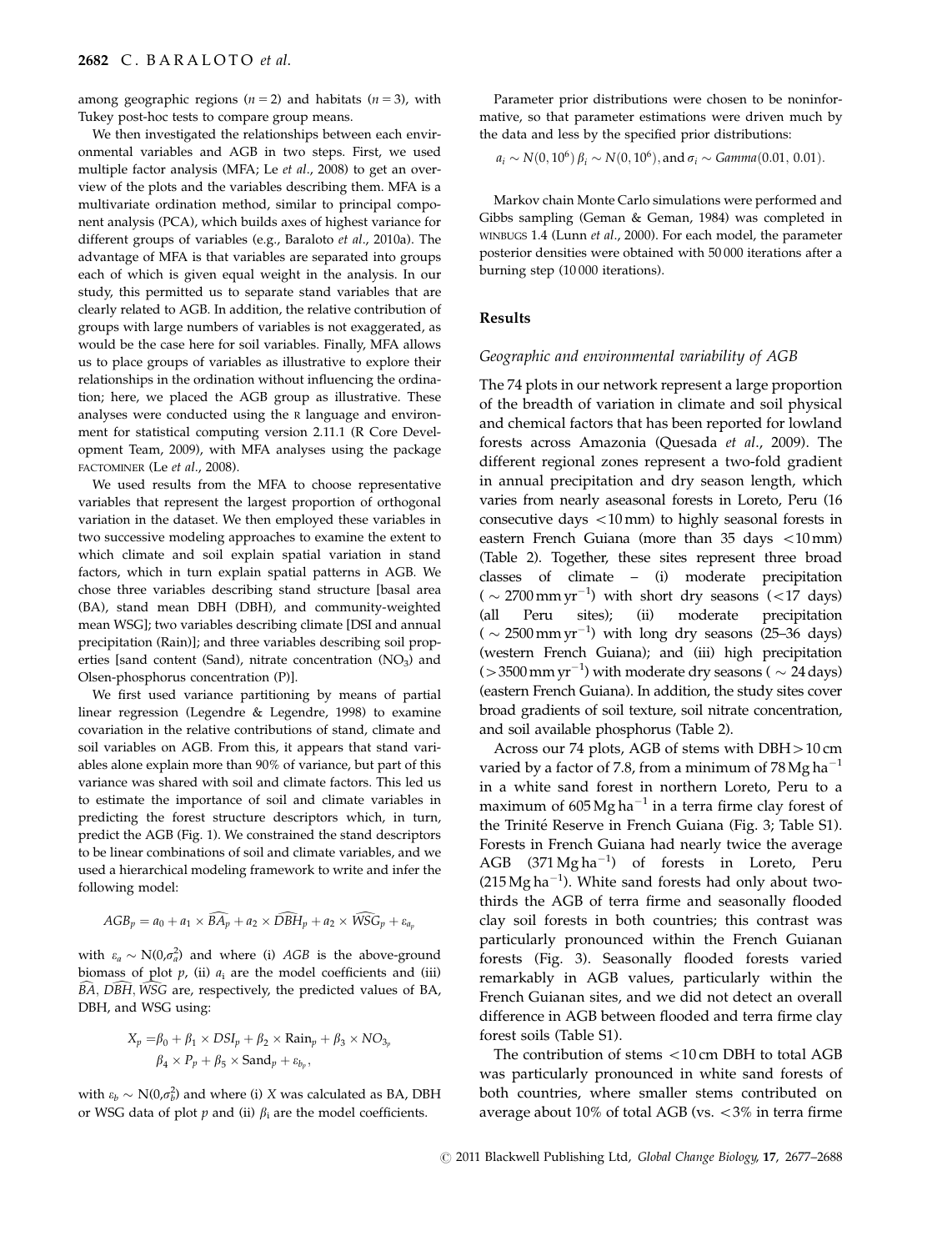

Fig. 3 Boxplot for aboveground biomass of stems  $>10$  cm DBH  $(Mg ha^{-1})$  in different habitats and countries (SF, seasonally flooded; TF, terra firme; WS, white sand). Letters indicate groups with different means following Tukey post-hoc tests. The number of plots represented by each group is indicated at the bottom, with 74 total plots.

clay and seasonally flooded forests; Figure S3). Nevertheless, the overall ranks of countries and habitats remained consistent for total AGB including all stems  $>$  2.5 cm DBH (Table S1).

#### Stand and environmental correlates of AGB

We used MFA to examine the relationships among climate, soil and stand factors in addition to their relationships with AGB. Two major gradients of environmental variation were recovered, explaining 49% of the variance in the dataset. The first MFA dimension has strong loadings of the principal components of the climate group and the forest stand group (Table S2). In particular, it represents a gradient of increasing dry season length, higher annual precipitation, and higher stand basal area (Fig. 4a). The second dimension has strong contributions of both stand and soil variables, opposing infertile sandy soils with high small stem density with fertile clay soils with larger trees (Table S2; Fig. 4a). Mean WSG was tightly positively correlated with soil sand content and soil C: N ratios and tended to increase along the first dimension of climate/geography and to decrease with increasing soil fertility (Dimension 2). Total AGB and AGB of stems with  $DBH > 10$  cm were strongly positively correlated with the first dimension.

Ordination of the plots (Fig. 4b) reveals a clear trend of not only geographic separation by climate and stand factors (Dimension 1) but also habitat separation



Fig. 4 Ordination of variables and forest plots using multiple factor analysis (MFA), in which aboveground biomass (AGB) variables are used in illustration along the resulting dimensions. The upper panel shows the correlation circle with groups of soil, climate, and stand variables; variables chosen for subsequent analyses are presented in bold. The lower panel shows coordinates of the 74 plots grouped in two geographic regions (Peru, French Guiana) and the three habitat types (terra firme and flooded clay forests, and white-sand forests).

between white-sand vs. clay habitats by soil texture and soil fertility (Dimension 2). Seasonally flooded and terra firme forests do not segregate within the clay-derived soils and can be considered a single group relative to the environmental variables we measured.

Most stand variables showed very strong positive relationships with AGB, confirming the ordination of the MFA analysis (Fig. 4) and the conceptual framework (Fig. 1). Average DBH and basal area were higher in French Guiana than in Peru and generally lowest in white sand forests; whereas community mean WSG was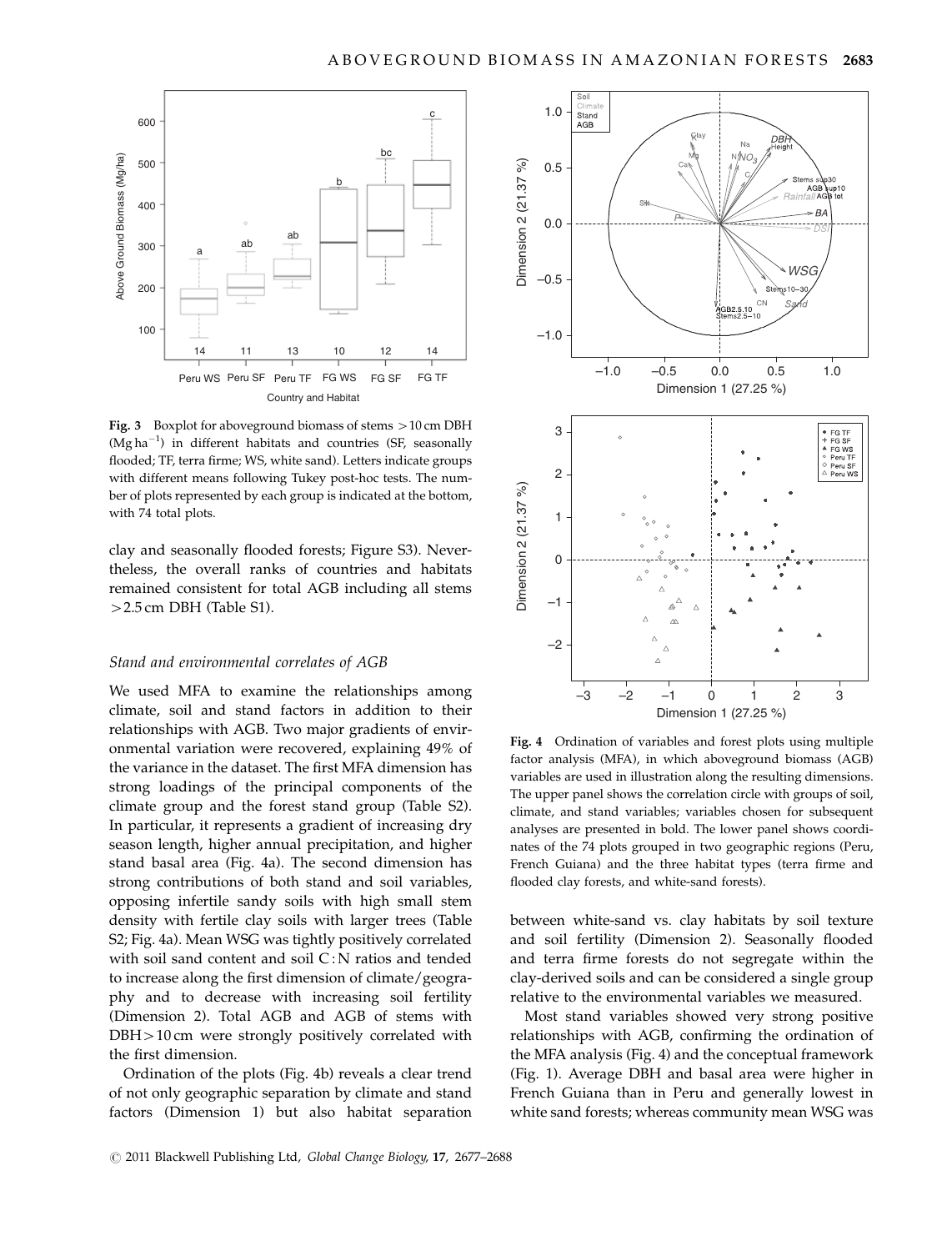

Fig. 5 Selected relationships between aboveground biomass (AGB) and stand variables. Each panel shows results for 74 plots grouped by geographic region [Peru (open), French Guiana (filled)] and habitat type [white sand (triangles) vs. terra firme and flooded clay forests (circles)]. Shown are slopes from analyses of covariance testing the interaction between forest type and stand variable on AGB.

highest in white-sand forests (Fig. 5). Despite these differences, the general relationship between these stand variables and estimated AGB was strongly congruent. Analysis of covariance revealed very strong effects of both forest type and each stand descriptor



Fig. 6 Venn diagram illustrating the decomposition of spatial variation in AGB between stand, soil and climate variables. Shown are the proportions of variance explained by each combination of variable types. Note that these proportions do not necessarily sum to 1 (Legendre & Legendre, 1998).

on AGB, and the only variation in slope was the stronger slope in the relationship between DBH and AGB in white sand forests of French Guiana (Fig. 5).

The strength of these relationships was confirmed by linear model decomposition, in which 90% of spatial variation in AGB (of 93.5% total) was explained by stand variables alone, with two-thirds of this being independent of soil and climate variables (Fig. 6). Although climate and soil parameters did contribute to explain variation in AGB, this was almost entirely indirectly via covariation with stand parameters.

The Bayesian hierarchical model allowed us to detail the contributions for each climate and soil variable to the variation in stand parameters that explained spatial variation in AGB. Climate variables contributed strongly to the explanatory variation in all three stand descriptors, especially basal area (Fig. 7). Soil texture (percent sand) showed contrasting relationships, with a strong positive relationship with the explanatory variation in WSG and a strong negative relationship with the explanatory variation in stand mean DBH. Soil phosphorus showed negative relationships with the explanatory variation in all three stand descriptors, especially basal area and DBH.

## Discussion

Our study provides two important advances to understanding spatial patterns of AGB in Amazonian forests. First, we present clear evidence of contrasting patterns of AGB among broad forest habitat types, in addition to confirming the strong east–west geographic gradient that has been previously described (Fig. 3). Second,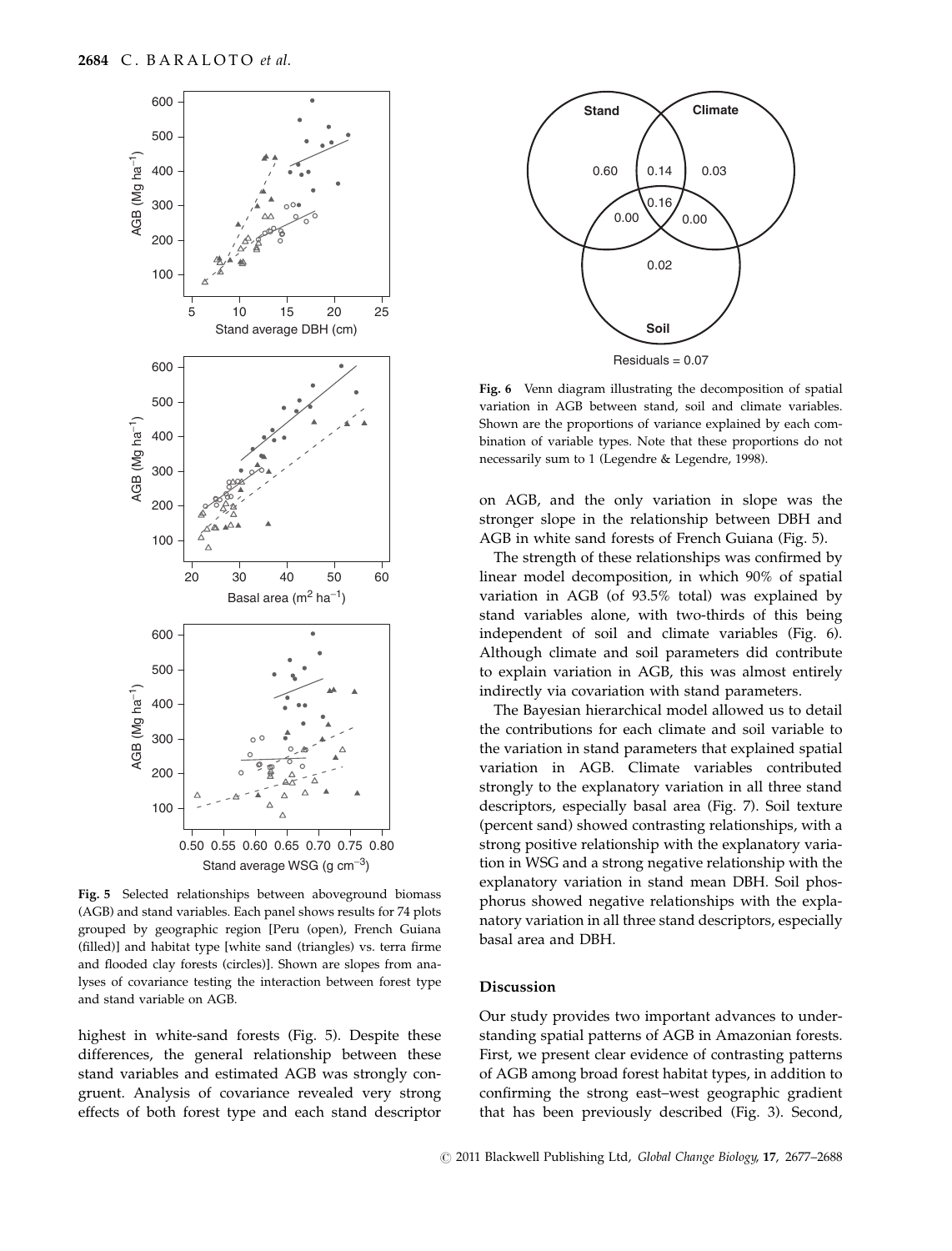

Fig. 7 Results of hierarchical Bayesian model relating five representative climate and soil variables to the variation in aboveground biomass (AGB) explained by three representative stand variables. Shown are the 95% credibility intervals of parameter estimations from the models, with the number indicating the proportion of each distribution which is greater than 0, with significant deviations from 0 shown in bold. Note that the observed values of the predictive variables were standardized to [0, 1] before running the hierarchical model, thus allowing visual comparisons of the coefficients between the predictors.WSG, wood specific gravity; BA, basal area.  $P < 0.10$ ,  $P < 0.05$ ,  $*P > 0.01$ ,  $**P < 0.001$ .

despite fine-scale characterization of soil and climate across these broad gradients, we did not uncover strong relationships between any soil or climate variable and AGB (Table 2). Rather, we found compelling evidence for regional and habitat patterns in stand variables describing forest structure and composition (Fig. 4) that were only partly explained by spatial variation in climate and soil physical or chemical properties (Fig. 6). The strength of the arrows in Fig. 1 could be modified to reflect these relationships with a strong arrow between stand variables and AGB; weak arrows between climate and especially soil variables and stand variables; and very weak arrows between climate and soil variables and AGB. Below we discuss these groups of variables in turn and the implications for understanding and modeling regional patterns of AGB in Amazonian forests.

## Stand influence on AGB

Our analyses underline the paramount contribution of stand variables to spatial variation in AGB that has been

found in other analyses, and especially the role of larger trees (Chave et al., 2004; DeWalt & Chave, 2004; Rutishauser et al., 2010). This result is not surprising because diameter and height are used to estimate individual tree AGB, as illustrated by the strong linear relation between AGB and basal area (Fig. 5). Large trees ( $>$ 30 cm DBH) represented 11.4% and 16.7% of Peru and French Guiana tree samples, respectively. French Guianan forests are also characterized by higher total stem densities, especially in terra firme and seasonally flooded forests (Fig. 4); given that these forests also tend to have larger trees, they are characterized by a higher basal area and higher AGB (Fig. 5).

Our study also highlights the importance of smaller stems to carbon stocks, especially in many white-sand habitats. Overall, AGB of stems with DBH between 2.5 and 10 cm varied by a factor of more than five (Table 2), accounting for  $\langle 1\%$  in some French Guianan terra firme forests to more than 25% of total AGB in a Peruvian white-sand forest (Figure S3). This result contrasts with reports that small trees  $\left($  < 10 cm DBH) account for only 3% of aboveground biomass in French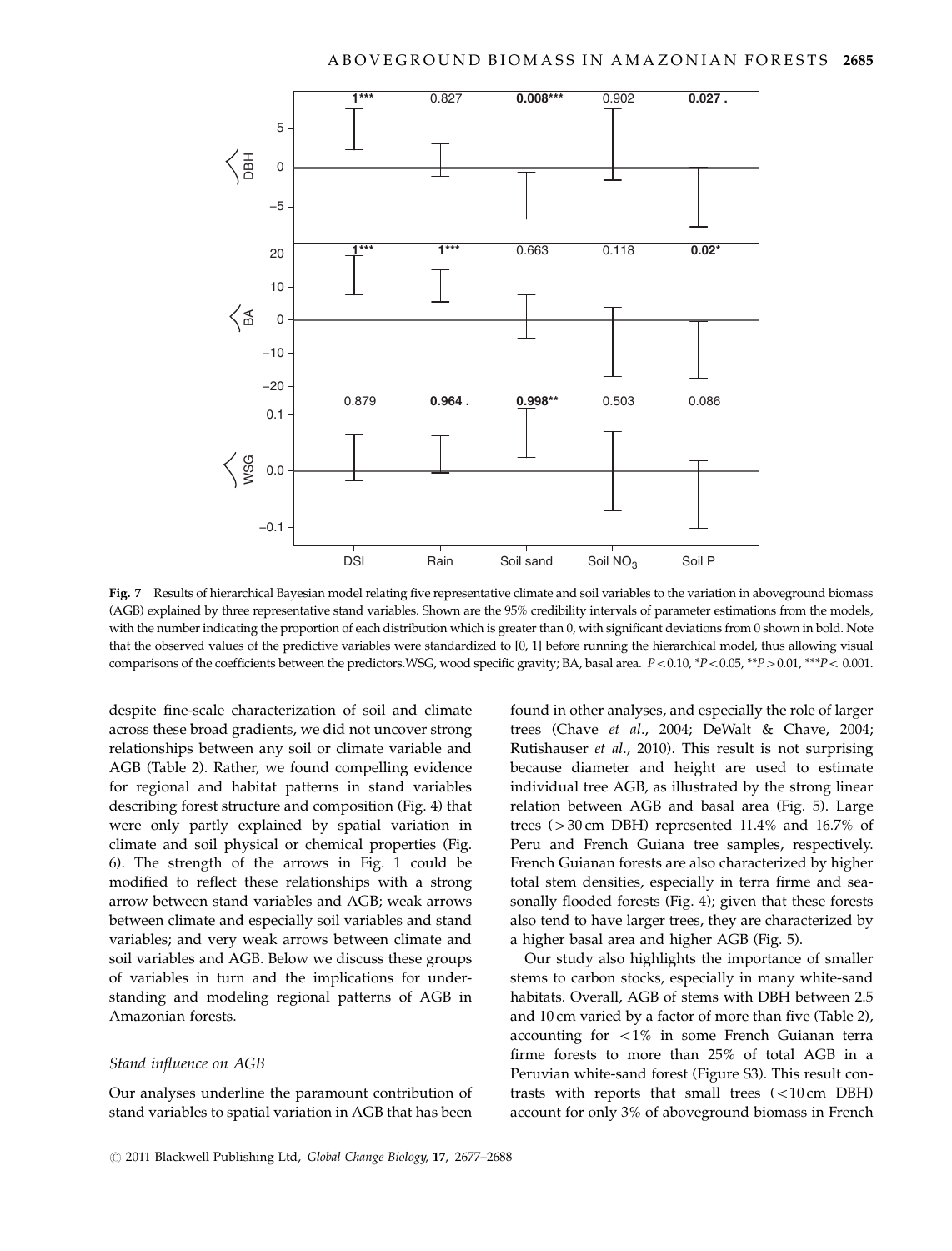Guiana (e.g., Lescure et al., 1983). Eighty percent of biomass estimates in lowland tropical forests are based on measurements of trees  $>10$  cm DBH (Keeling & Phillips, 2007). Our research shows that we should also take small trees into consideration in biomass estimations, particularly in edaphically extreme habitats such as white-sand forests. One reason that most studies may not include small trees is the time required for adequate measurement. We recommend our sampling protocol as particularly efficient to estimate rapidly the total AGB, with an average of 8 person-days to complete field sampling per plot. Still, we note that the allometries for these stems may result in overestimates because they do not include height (cf. Fig. S2), and it would be valuable to revise allometric relationships for smaller stems in future studies.

Baker et al. (2004) demonstrate significant differences in stand level WSG for mature forests within Amazonia, with eastern and central forests having 16% denser wood than their western counterparts. In our study, this geographic effect is confirmed, with French Guianan forests having a higher average WSG than Peruvian forests (ANOVA  $P < 0.01$ ). However, this effect was less than half as strong as the effect of habitat (ANOVA  $P<0.001$ ), with white-sand forests having nearly 20% higher average wood density than terra firme and seasonally flooded forests in both countries (Fig. 5). Across all forests, these patterns explain the weaker positive correlation between WSG and AGB than has been reported in other studies across multiple Amazonian plots (Baker et al., 2004; Quesada et al., 2009). For example, the highest community values of WSG were found in French Guianan white-sand forests, many of which have very low AGB. Moreover, some of the French Guianan terra firme plots with the highest AGB have among the lowest community WSG values (Fig. 5). Although we concur with Baker et al. (2004) that patterns of species composition across the Amazon may contribute to differences in AGB because of spatial gradients in community wood density (Ter Steege et al., 2006), we caution against generalizations of positive correlations between WSG and AGB, as this relationship may not be valid across all site comparisons (Stegen et al. 2009).

## Climate, stand parameters and AGB

Few studies have attempted to relate climate with AGB, perhaps because of limited precision in climate data across tropical forest regions, especially adjacent to permanent vegetation plots. Higher rainfall and/or shorter dry seasons have been linked to higher AGB across Amazonian forests (Malhi et al., 2006; Quesada et al., 2009) and the Isthmus of Panama (Chave et al.,

2004). However, these studies could not disentangle the confounding effects of soil and stand composition from those of climate because tropical forests with the combination of high soil fertility, low precipitation and strong seasonality are rare (Quesada et al., 2009). Our study sites included broad gradients of soil fertility and climate regimes (Table 2), and our statistical approach allowed us to examine the covariation among these factors.

We found very strong effects of dry season length on the stand characteristics that explained spatial variation in AGB (Fig. 7), but we note that our plot network does not cover geographic intermediates in Brazil (Fig. 2). Quesada et al. (2009) showed that significant correlations between dry season length and AGB dissolved after correcting for spatial autocorrelation among 59 of the RAINFOR terra firme plots. Further investigation combining these databases will be necessary to determine the relative contribution of climatic variables to spatial variation in AGB.

#### Soil, stand parameters and AGB

Confounding spatial effects similar to those we found with climate can impede analyses of relationships between AGB and soil parameters (Quesada et al., 2009), and this may explain in part the contrasting results reported by previous studies across different spatial scales (Laurance et al., 1999; DeWalt & Chave, 2004; Paoli et al., 2008; Quesada et al., 2009). One of the strengths of our study is the replicated sampling of contrasting soil types at different spatial scales, which reveals several consistent patterns across geographic regions and habitats. Across the entire dataset, as well as within habitats and countries, AGB decreased with increasing soil fertility as defined by Olsen-extracted phosphorus and correlated exchangeable cations (Fig. 4a) because of strong negative correlations between these soil chemical parameters and tree size and basal area (Fig. 7). Nevertheless, nitrate was positively correlated with tree size, perhaps due to accumulation of N over time in the older forests of French Guiana. Overall our results are consistent with the idea that forests on less-weathered soils have higher turnover rates which do not permit accumulation of high AGB, whereas forests on weathered soils may accumulate both standing biomass and soil nitrogen (Russo et al., 2005; Quesada et al., 2009).

#### Conclusions

Our study has strong implications both for understanding the factors explaining spatial variation in AGB in lowland tropical forests and for modeling AGB in the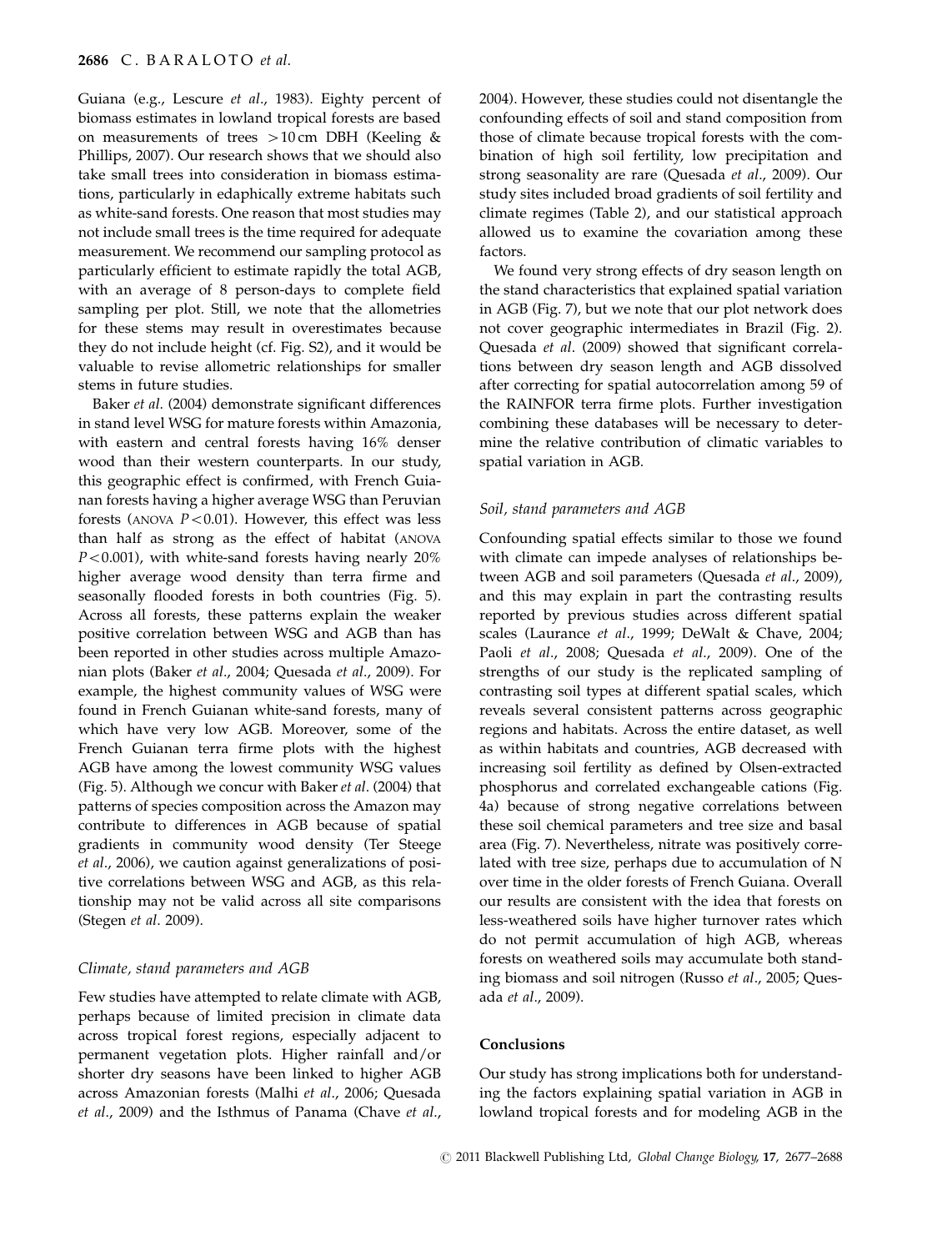Amazon. We provide sobering news for modelers seeking to use appropriate 'soil and climate functions' to refine estimates of AGB in lowland tropical forests of South America. Unlike in the forests of Borneo (Paoli et al., 2008; Slik et al., 2010), soil appears to exert relatively weak control over AGB across the forests studied here; and climate variables were also poorly correlated with AGB (Fig. 6). On the other hand, our study shows how stand variables may prove to be valuable tools to estimate AGB not only within terra firme forests across geographic regions, but also among contrasting habitats both within and among geographic regions (Fig. 5). Stand variables, especially canopy height, can be derived from remote sensing devices whether radar, lidar or optical (Dubayah et al., 2010; Goetz et al., 2009) and therefore can be used as valuable predictive variables to map and monitor forest biomass over large areas.

The weak relationships we observed between AGB and soil and climate (Fig. 6), despite fine-scale characterization across broad gradients of soil and climate, confirms previous results for little soil nutrient control over AGB in Neotropical forests (DeWalt & Chave, 2004; Quesada et al., 2009). These results are generally consistent with the positive feedback hypothesis (van Schaik & Mirmanto, 1985; Quesada et al., 2009), which contrasts rich soils with high turnover that support fast-growing species with smaller maximum sizes and lower wood density, vs. less fertile soils with lower turnover that support the accumulation of many, larger trees with denser wood. The model works well for both geographic contrasts (Peru vs. French Guiana) and for contrasts between seasonally flooded forests (high turnover) vs. terra firme forests (lower turnover) in the regions studied here (e.g., Ferry et al., 2010) (Fig. 7). We underline the exception reported here for white-sand forests, in which strong oligotrophy and drought stress may favor investment in physical and chemical defenses (Janzen, 1974; Fine et al., 2006) and traits reducing cavitation risk such as high wood density and slow growth (Chave et al., 2009), resulting in the lowest AGB values ever reported (Fig. 3). The integration of forest dynamics data with the intensive measures and plot network design of our study, in collaboration with other plot networks, will permit refined tests of the positive feedback hypothesis in Amazonian forests.

## Acknowledgements

We thank the many colleagues who participated in field work in French Guiana, especially Pascal Pétronelli, Julien Engel, Alec Baxt, Benoit Burban, Benjamin Leudet, Jean-Yves Goret, Greg Lamarre, Seth Kauppinen, Tim Paine, and Isabelle Fabre; and in Peru, especially Julio Sanchez and Fabio Casado. Sandra Patiño

graciously supplied some of the wood specific gravity data. We also thank coordinators of the Trinité (Marguerite Delaval, ONF) and Nouragues Reserves (Mael Dewynter, ONF) and the Nouragues Research Station (Patrick Chatelet and Philippe Gaucher, CNRS) for their assistance in organizing field work. Research was supported by a collaborative NSF DEB-0743103/0743800 to CB and PVAF; and by an INRA Package grant to CB. Climate data in French Guiana were generously provided by Météo France via a cooperative agreement with the Centre de Cooperation International pour la Recherche Agronomique pour le Développement (CIRAD). Jerome Chave, Deborah Clark and Gary Paoli provided excellent constructive comments that greatly improved the manuscript. This study is dedicated to Bertrand Colombani, the helicopter pilot responsible for the safe transport of our field research teams in French Guiana, who died in a tragic accident in 2010.

## References

- Baker TR, Phillips OL, Malhi Y et al. (2004) Variation in wood density determines spatial patterns in Amazonian forest biomass. Global Change Biology, 10, 545–562.
- Baraloto C, Goldberg DE, Bonal D (2005) Performance trade offs among tropical seedlings in contrasting microhabitats. Ecology, 86, 2461–2472.
- Baraloto C, Morneau F, Bonal D, Blanc L, Ferry B (2007) Seasonal water stress tolerance and habitat associations within four neotropical tree genera. Ecology, 88, 478–489.
- Baraloto C, Paine CET, Poorter L et al. (2010a) Decoupled leaf and stem economics in rainforest trees. Ecology Letters, 13, 1338–1347.
- Baraloto C, Paine TCE, Patino S, Bonal D, Hérault B, Chave J (2010b) Functional trait variation and sampling strategies in species rich plant communities. Functional Ecology, 24, 208–216.
- Chave J, Andalo C, Brown S et al. (2005) Tree allometry and improved estimation of carbon stocks and balance in tropical forests. Oecologia, 145, 87–99.
- Chave J, Condit R, Aguilar S, Hernandez A, Lao S, Perez R (2004) Error propagation and scaling for tropical forest biomass estimates. Philosophical Transactions of the Royal Society of London B Biological Sciences, 359, 409–420.
- Chave J, Coomes D, Jansen S, Lewis SL, Swenson NG, Zanne AE (2009) Towards a worldwide wood economics spectrum. Ecology Letters, 12, 351–366.
- Clark DB, Clark DA (2000) Landscape-scale variation in forest structure and biomass in a tropical rain forest. Forest Ecology and Management, 137, 185–198.
- DeWalt SL Chave J (2004) Structure and biomass of four lowland Neotropical forests. Biotropica, 36, 7–19.
- Dubayah RO, Sheldon SL, Clark DB, Hofton MA, Blair JB, Hurtt GC, Chazdon RL (2010) Estimation of tropical forest height and biomass dynamics using lidar remote sensing at La Selva, Costa Rica. Journal of Geophysical Research, 115, G00E09, doi: 10.1029/2009JG000933.
- Ferry B, Morneau F, Bontemps JD, Blanc L, Freycon V (2010) Higher treefall rates on slopes and waterlogged soils result in lower stand biomass and productivity in a tropical rain forest. Journal of Ecology, 98, 106–116.
- Fine PVA, Daly DC, Villa G, Mesones I, Cameron KM (2005) The contribution of edaphic heterogeneity to the evolution and diversity of Burseraceae trees in the western Amazon. Evolution, 59, 1464–1478.
- Fine PVA, Garcia-Villacorta R, Pitman N, Mesones I, Kembel SW (2010) A floristic study of the white sand forests of Peru. Annals of the Missouri Botanical Garden, 97, 283–305.
- Fine PVA, Miller ZJ, Mesones I et al. (2006) The growth-defense tradeoff and habitat specialization by plants in Amazonian forests. Ecology, 87, S1150-S1162.
- Geman S, Geman D (1984) Stochastic relaxation, Gibbs distributions, and the Bayesian restoration of images. Transactions on Pattern Analysis and Machine Intelligence, 6, 721–741.
- Gibbs HK, Brown S, Niles JO, Foley JA (2007) Monitoring and estimating tropical forest carbon stocks: making REDD a reality. Environmental Research Letters, 2, 045023, doi: 10.1088/1748-9326/2/4/045023.
- Goetz S, Baccini A, Laporte N et al. (2009) Mapping and monitoring carbon stocks with satellite observations: a comparison of methods. Carbon Balance and Management, 4, 2.
- Gullison RE, Frumhoff PC, Canadell JG et al. (2007) Tropical forests and climate policy. Science, 316, 985–986.
- Hoorn C (1993) Marine incursionsand the influence of Andean tectonics on the Miocene depositional history of northwestern Amazonia: results of a palynostratigraphic study. Palaeogeography Palaeoclimatology Palaeoecology, 105, 267–309.